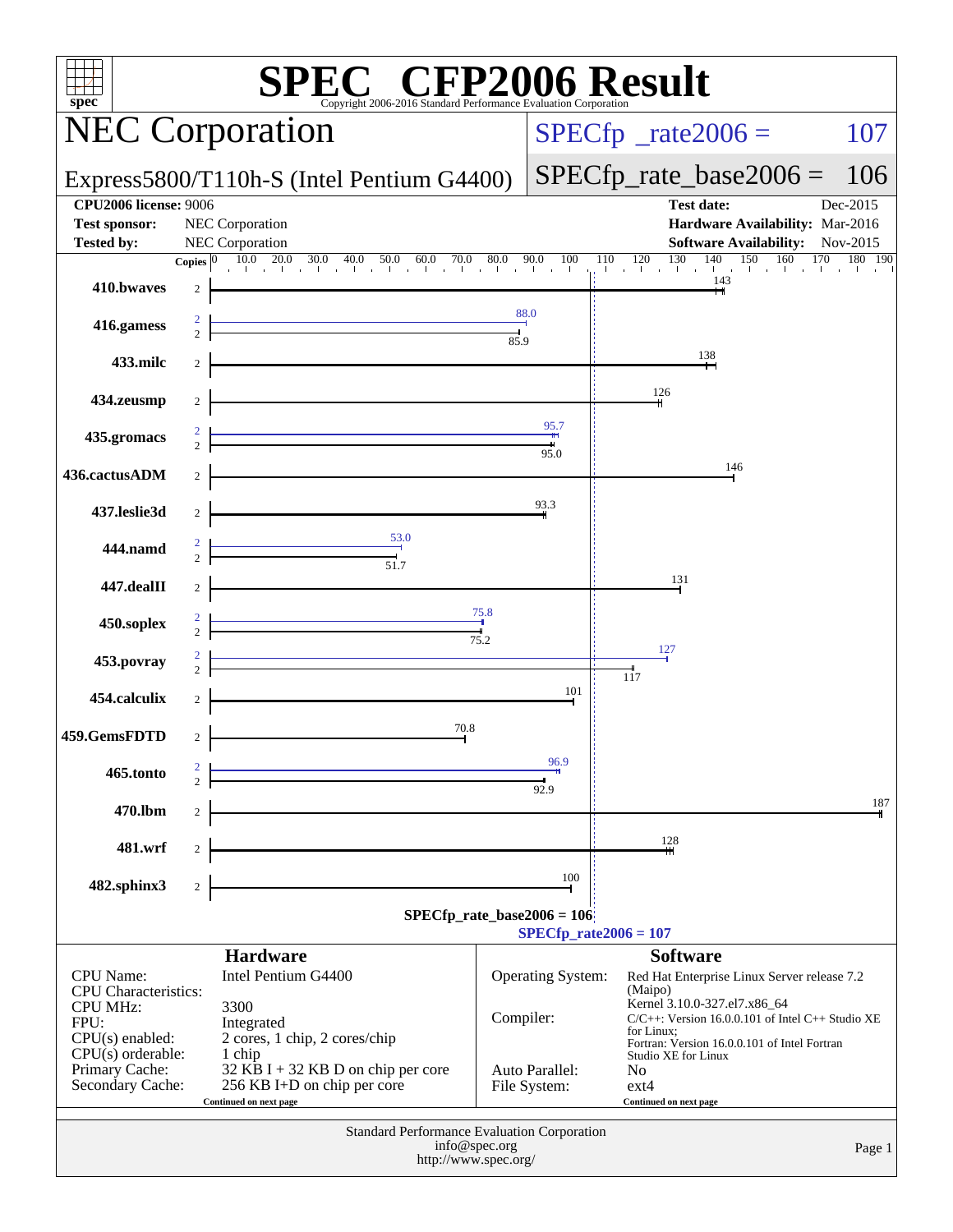

[Base Pointers:](http://www.spec.org/auto/cpu2006/Docs/result-fields.html#BasePointers)

[Peak Pointers:](http://www.spec.org/auto/cpu2006/Docs/result-fields.html#PeakPointers) 32/64-bit [Other Software:](http://www.spec.org/auto/cpu2006/Docs/result-fields.html#OtherSoftware) None

# NEC Corporation

#### $SPECTp_rate2006 = 107$

Express5800/T110h-S (Intel Pentium G4400)

[SPECfp\\_rate\\_base2006 =](http://www.spec.org/auto/cpu2006/Docs/result-fields.html#SPECfpratebase2006) 106

**[CPU2006 license:](http://www.spec.org/auto/cpu2006/Docs/result-fields.html#CPU2006license)** 9006 **[Test date:](http://www.spec.org/auto/cpu2006/Docs/result-fields.html#Testdate)** Dec-2015 **[Test sponsor:](http://www.spec.org/auto/cpu2006/Docs/result-fields.html#Testsponsor)** NEC Corporation **[Hardware Availability:](http://www.spec.org/auto/cpu2006/Docs/result-fields.html#HardwareAvailability)** Mar-2016 **[Tested by:](http://www.spec.org/auto/cpu2006/Docs/result-fields.html#Testedby)** NEC Corporation **[Software Availability:](http://www.spec.org/auto/cpu2006/Docs/result-fields.html#SoftwareAvailability)** Nov-2015 [System State:](http://www.spec.org/auto/cpu2006/Docs/result-fields.html#SystemState) Run level 3 (multi-user)<br>Base Pointers: 32/64-bit

[L3 Cache:](http://www.spec.org/auto/cpu2006/Docs/result-fields.html#L3Cache) 3 MB I+D on chip per chip [Other Cache:](http://www.spec.org/auto/cpu2006/Docs/result-fields.html#OtherCache) [Memory:](http://www.spec.org/auto/cpu2006/Docs/result-fields.html#Memory) 16 GB (2 x 8 GB 2Rx8 PC4-2133P-E) [Disk Subsystem:](http://www.spec.org/auto/cpu2006/Docs/result-fields.html#DiskSubsystem) 1 x 500 GB SATA, 7200 RPM [Other Hardware:](http://www.spec.org/auto/cpu2006/Docs/result-fields.html#OtherHardware) None

| <b>Results Table</b> |                          |                                                                                                          |            |                |       |                |       |                   |                |              |                |              |                |              |
|----------------------|--------------------------|----------------------------------------------------------------------------------------------------------|------------|----------------|-------|----------------|-------|-------------------|----------------|--------------|----------------|--------------|----------------|--------------|
|                      |                          |                                                                                                          |            | <b>Base</b>    |       |                |       |                   |                |              | <b>Peak</b>    |              |                |              |
| <b>Benchmark</b>     | <b>Copies</b>            | <b>Seconds</b>                                                                                           | Ratio      | <b>Seconds</b> | Ratio | <b>Seconds</b> | Ratio | <b>Copies</b>     | <b>Seconds</b> | <b>Ratio</b> | <b>Seconds</b> | <b>Ratio</b> | <b>Seconds</b> | <b>Ratio</b> |
| 410.bwayes           |                          | 193                                                                                                      | 141        | 190            | 143   | 191            | 143   | $\overline{2}$    | 193            | 141          | 190            | 143          | <b>191</b>     | 143          |
| 416.gamess           | $\overline{2}$           | 455                                                                                                      | 86.0       | 456            | 85.9  | 456            | 85.9  | $\overline{2}$    | 445            | 88.0         | 445            | 88.0         | 445            | 87.9         |
| 433.milc             | $\overline{2}$           | 133                                                                                                      | 138        | 133            | 138   | 130            | 141   | $\overline{2}$    | 133            | 138          | 133            | 138          | 130            | 141          |
| 434.zeusmp           | $\overline{2}$           | 146                                                                                                      | 125        | 145            | 126   | 145            | 126   | $\overline{2}$    | 146            | 125          | 145            | 126          | 145            | 126          |
| 435.gromacs          | $\overline{2}$           | 150                                                                                                      | 95.0       | 151            | 94.7  | 149            | 95.6  | $\overline{2}$    | 148            | 96.8         | 149            | 95.7         | 150            | 95.3         |
| 436.cactusADM        | $\overline{2}$           | 164                                                                                                      | 146        | 164            | 146   | 164            | 146   | $\overline{2}$    | 164            | 146          | 164            | 146          | 164            | 146          |
| 437.leslie3d         | $\overline{2}$           | 203                                                                                                      | 92.6       | 201            | 93.3  | 201            | 93.4  | $\overline{2}$    | 203            | 92.6         | 201            | 93.3         | 201            | 93.4         |
| 444.namd             | $\overline{c}$           | 311                                                                                                      | 51.6       | 310            | 51.7  | 310            | 51.7  | $\overline{2}$    | 302            | 53.0         | 302            | 53.0         | 302            | 53.1         |
| 447.dealII           | $\overline{2}$           | 175                                                                                                      | 131        | 175            | 131   | 175            | 131   | $\overline{2}$    | 175            | 131          | 175            | 131          | 175            | 131          |
| $450$ .soplex        | $\overline{2}$           | 222                                                                                                      | 75.2       | 222            | 75.1  | 221            | 75.5  | $\overline{2}$    | 221            | 75.5         | 220            | 75.8         | 220            | 75.9         |
| $453$ .povray        | $\overline{2}$           | 90.4                                                                                                     | 118        | 90.6           | 117   | 90.7           | 117   | $\overline{2}$    | 83.7           | 127          | 83.7           | 127          | 83.6           | 127          |
| 454.calculix         | $\overline{2}$           | 163                                                                                                      | 101        | 163            | 101   | 163            | 101   | $\overline{2}$    | 163            | 101          | 163            | <b>101</b>   | 163            | 101          |
| 459.GemsFDTD         | $\overline{2}$           | 300                                                                                                      | 70.8       | 300            | 70.8  | 299            | 71.0  | $\overline{2}$    | 300            | 70.8         | 300            | 70.8         | 299            | 71.0         |
| 465.tonto            | $\overline{2}$           | 212                                                                                                      | 92.9       | 211            | 93.1  | 212            | 92.6  | $\overline{2}$    | 203            | 96.9         | 202            | 97.2         | 204            | 96.4         |
| 470.1bm              | $\overline{2}$           | 147                                                                                                      | <b>187</b> | 148            | 186   | 147            | 187   | $\overline{2}$    | <u>147</u>     | 187          | 148            | 186          | 147            | 187          |
| 481.wrf              | $\overline{2}$           | 176                                                                                                      | 127        | 175            | 128   | 173            | 129   | $\overline{2}$    | 176            | 127          | 175            | <u>128</u>   | 173            | 129          |
| $482$ .sphinx $3$    | $\overline{\mathcal{L}}$ | 388                                                                                                      | 100        | 388            | 100   | 389            | 100   | $\mathcal{D}_{1}$ | 388            | <b>100</b>   | 388            | 100          | 389            | 100          |
|                      |                          | Results appear in the order in which they were run. Bold underlined text indicates a median measurement. |            |                |       |                |       |                   |                |              |                |              |                |              |

**[Submit Notes](http://www.spec.org/auto/cpu2006/Docs/result-fields.html#SubmitNotes)**

 The taskset mechanism was used to bind copies to processors. The config file option 'submit' was used to generate taskset commands to bind each copy to a specific processor. For details, please see the config file.

#### **[Operating System Notes](http://www.spec.org/auto/cpu2006/Docs/result-fields.html#OperatingSystemNotes)**

Stack size set to unlimited using "ulimit -s unlimited"

#### **[Platform Notes](http://www.spec.org/auto/cpu2006/Docs/result-fields.html#PlatformNotes)**

 BIOS Settings: Power Management Policy: Custom Energy Performance: Performance

> Standard Performance Evaluation Corporation [info@spec.org](mailto:info@spec.org) <http://www.spec.org/>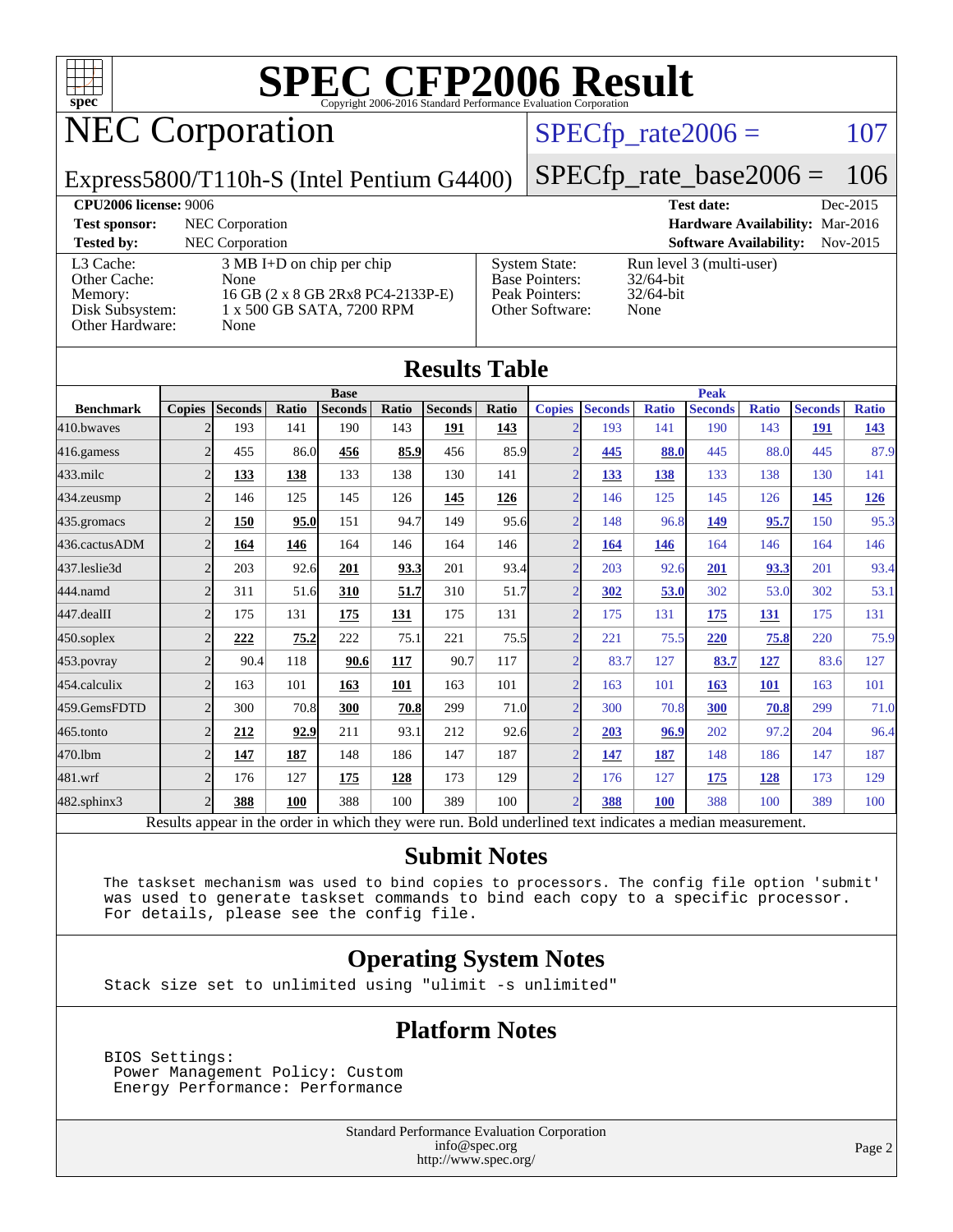

## NEC Corporation

 $SPECTp_rate2006 = 107$ 

Express5800/T110h-S (Intel Pentium G4400) [SPECfp\\_rate\\_base2006 =](http://www.spec.org/auto/cpu2006/Docs/result-fields.html#SPECfpratebase2006) 106

**[Test sponsor:](http://www.spec.org/auto/cpu2006/Docs/result-fields.html#Testsponsor)** NEC Corporation **[Hardware Availability:](http://www.spec.org/auto/cpu2006/Docs/result-fields.html#HardwareAvailability)** Mar-2016 **[Tested by:](http://www.spec.org/auto/cpu2006/Docs/result-fields.html#Testedby)** NEC Corporation **[Software Availability:](http://www.spec.org/auto/cpu2006/Docs/result-fields.html#SoftwareAvailability)** Nov-2015

**[CPU2006 license:](http://www.spec.org/auto/cpu2006/Docs/result-fields.html#CPU2006license)** 9006 **[Test date:](http://www.spec.org/auto/cpu2006/Docs/result-fields.html#Testdate)** Dec-2015

#### **[General Notes](http://www.spec.org/auto/cpu2006/Docs/result-fields.html#GeneralNotes)**

Environment variables set by runspec before the start of the run: LD LIBRARY PATH = "/home/cpu2006/libs/32:/home/cpu2006/libs/64:/home/cpu2006/sh"

 Binaries compiled on a system with 1x Intel Core i5-4670K CPU + 32GB memory using RedHat EL 7.1 Transparent Huge Pages enabled with: echo always > /sys/kernel/mm/transparent\_hugepage/enabled

### **[Base Compiler Invocation](http://www.spec.org/auto/cpu2006/Docs/result-fields.html#BaseCompilerInvocation)**

[C benchmarks](http://www.spec.org/auto/cpu2006/Docs/result-fields.html#Cbenchmarks): [icc -m64](http://www.spec.org/cpu2006/results/res2016q1/cpu2006-20160125-38938.flags.html#user_CCbase_intel_icc_64bit_0b7121f5ab7cfabee23d88897260401c)

[C++ benchmarks:](http://www.spec.org/auto/cpu2006/Docs/result-fields.html#CXXbenchmarks) [icpc -m64](http://www.spec.org/cpu2006/results/res2016q1/cpu2006-20160125-38938.flags.html#user_CXXbase_intel_icpc_64bit_bedb90c1146cab66620883ef4f41a67e)

[Fortran benchmarks](http://www.spec.org/auto/cpu2006/Docs/result-fields.html#Fortranbenchmarks): [ifort -m64](http://www.spec.org/cpu2006/results/res2016q1/cpu2006-20160125-38938.flags.html#user_FCbase_intel_ifort_64bit_ee9d0fb25645d0210d97eb0527dcc06e)

[Benchmarks using both Fortran and C](http://www.spec.org/auto/cpu2006/Docs/result-fields.html#BenchmarksusingbothFortranandC): [icc -m64](http://www.spec.org/cpu2006/results/res2016q1/cpu2006-20160125-38938.flags.html#user_CC_FCbase_intel_icc_64bit_0b7121f5ab7cfabee23d88897260401c) [ifort -m64](http://www.spec.org/cpu2006/results/res2016q1/cpu2006-20160125-38938.flags.html#user_CC_FCbase_intel_ifort_64bit_ee9d0fb25645d0210d97eb0527dcc06e)

 $410.1$   $\ldots$  paper apt tpc.

#### **[Base Portability Flags](http://www.spec.org/auto/cpu2006/Docs/result-fields.html#BasePortabilityFlags)**

| 410.0Waves: -DSPEC CPU LP64                  |                                                                |
|----------------------------------------------|----------------------------------------------------------------|
| 416.gamess: -DSPEC_CPU_LP64                  |                                                                |
| 433.milc: -DSPEC CPU LP64                    |                                                                |
| 434.zeusmp: -DSPEC_CPU_LP64                  |                                                                |
| 435.gromacs: -DSPEC_CPU_LP64 -nofor_main     |                                                                |
| 436.cactusADM: - DSPEC CPU LP64 - nofor main |                                                                |
| 437.leslie3d: -DSPEC CPU LP64                |                                                                |
| 444.namd: -DSPEC CPU LP64                    |                                                                |
| 447.dealII: -DSPEC_CPU_LP64                  |                                                                |
| 450.soplex: -DSPEC_CPU_LP64                  |                                                                |
| 453.povray: -DSPEC_CPU_LP64                  |                                                                |
| 454.calculix: - DSPEC CPU LP64 - nofor main  |                                                                |
| 459.GemsFDTD: -DSPEC_CPU_LP64                |                                                                |
| 465.tonto: - DSPEC CPU LP64                  |                                                                |
| 470.1bm: - DSPEC CPU LP64                    |                                                                |
|                                              | 481.wrf: -DSPEC CPU_LP64 -DSPEC_CPU_CASE_FLAG -DSPEC_CPU_LINUX |
| 482.sphinx3: -DSPEC_CPU_LP64                 |                                                                |
|                                              |                                                                |

#### **[Base Optimization Flags](http://www.spec.org/auto/cpu2006/Docs/result-fields.html#BaseOptimizationFlags)**

[C benchmarks](http://www.spec.org/auto/cpu2006/Docs/result-fields.html#Cbenchmarks):

[-xSSE4.2](http://www.spec.org/cpu2006/results/res2016q1/cpu2006-20160125-38938.flags.html#user_CCbase_f-xSSE42_f91528193cf0b216347adb8b939d4107) [-ipo](http://www.spec.org/cpu2006/results/res2016q1/cpu2006-20160125-38938.flags.html#user_CCbase_f-ipo) [-O3](http://www.spec.org/cpu2006/results/res2016q1/cpu2006-20160125-38938.flags.html#user_CCbase_f-O3) [-no-prec-div](http://www.spec.org/cpu2006/results/res2016q1/cpu2006-20160125-38938.flags.html#user_CCbase_f-no-prec-div) [-opt-prefetch](http://www.spec.org/cpu2006/results/res2016q1/cpu2006-20160125-38938.flags.html#user_CCbase_f-opt-prefetch) [-auto-p32](http://www.spec.org/cpu2006/results/res2016q1/cpu2006-20160125-38938.flags.html#user_CCbase_f-auto-p32) [-ansi-alias](http://www.spec.org/cpu2006/results/res2016q1/cpu2006-20160125-38938.flags.html#user_CCbase_f-ansi-alias) [-opt-mem-layout-trans=3](http://www.spec.org/cpu2006/results/res2016q1/cpu2006-20160125-38938.flags.html#user_CCbase_f-opt-mem-layout-trans_a7b82ad4bd7abf52556d4961a2ae94d5)

Continued on next page

Standard Performance Evaluation Corporation [info@spec.org](mailto:info@spec.org) <http://www.spec.org/>

Page 3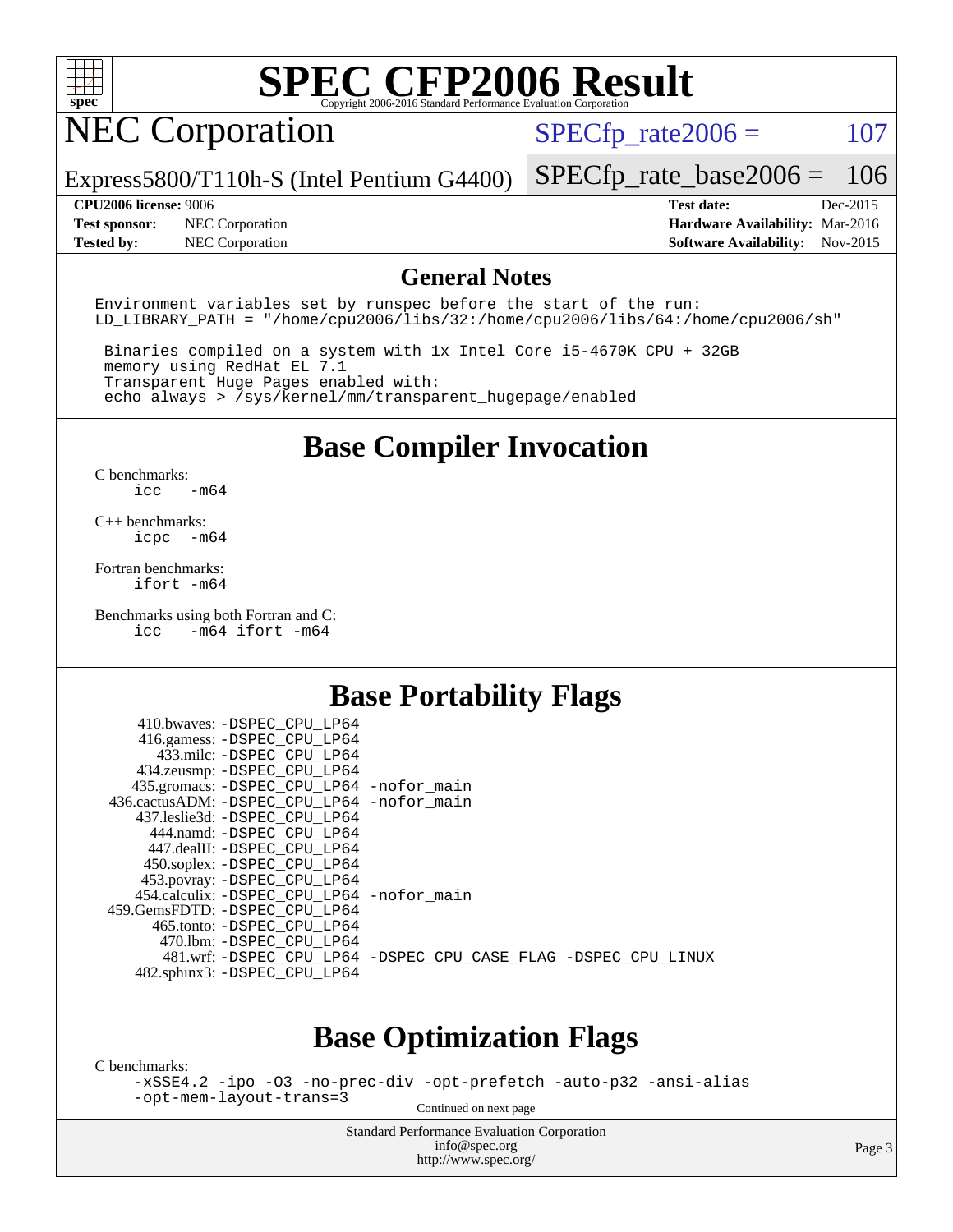

NEC Corporation

 $SPECTp_rate2006 = 107$ 

[SPECfp\\_rate\\_base2006 =](http://www.spec.org/auto/cpu2006/Docs/result-fields.html#SPECfpratebase2006) 106

**[CPU2006 license:](http://www.spec.org/auto/cpu2006/Docs/result-fields.html#CPU2006license)** 9006 **[Test date:](http://www.spec.org/auto/cpu2006/Docs/result-fields.html#Testdate)** Dec-2015

**[Test sponsor:](http://www.spec.org/auto/cpu2006/Docs/result-fields.html#Testsponsor)** NEC Corporation **[Hardware Availability:](http://www.spec.org/auto/cpu2006/Docs/result-fields.html#HardwareAvailability)** Mar-2016

**[Tested by:](http://www.spec.org/auto/cpu2006/Docs/result-fields.html#Testedby)** NEC Corporation **[Software Availability:](http://www.spec.org/auto/cpu2006/Docs/result-fields.html#SoftwareAvailability)** Nov-2015

### **[Base Optimization Flags \(Continued\)](http://www.spec.org/auto/cpu2006/Docs/result-fields.html#BaseOptimizationFlags)**

[C++ benchmarks:](http://www.spec.org/auto/cpu2006/Docs/result-fields.html#CXXbenchmarks)

```
-xSSE4.2 -ipo -O3 -no-prec-div -opt-prefetch -auto-p32 -ansi-alias
-opt-mem-layout-trans=3
```
[Fortran benchmarks](http://www.spec.org/auto/cpu2006/Docs/result-fields.html#Fortranbenchmarks):

[-xSSE4.2](http://www.spec.org/cpu2006/results/res2016q1/cpu2006-20160125-38938.flags.html#user_FCbase_f-xSSE42_f91528193cf0b216347adb8b939d4107) [-ipo](http://www.spec.org/cpu2006/results/res2016q1/cpu2006-20160125-38938.flags.html#user_FCbase_f-ipo) [-O3](http://www.spec.org/cpu2006/results/res2016q1/cpu2006-20160125-38938.flags.html#user_FCbase_f-O3) [-no-prec-div](http://www.spec.org/cpu2006/results/res2016q1/cpu2006-20160125-38938.flags.html#user_FCbase_f-no-prec-div) [-opt-prefetch](http://www.spec.org/cpu2006/results/res2016q1/cpu2006-20160125-38938.flags.html#user_FCbase_f-opt-prefetch)

Express5800/T110h-S (Intel Pentium G4400)

[Benchmarks using both Fortran and C](http://www.spec.org/auto/cpu2006/Docs/result-fields.html#BenchmarksusingbothFortranandC):

[-xSSE4.2](http://www.spec.org/cpu2006/results/res2016q1/cpu2006-20160125-38938.flags.html#user_CC_FCbase_f-xSSE42_f91528193cf0b216347adb8b939d4107) [-ipo](http://www.spec.org/cpu2006/results/res2016q1/cpu2006-20160125-38938.flags.html#user_CC_FCbase_f-ipo) [-O3](http://www.spec.org/cpu2006/results/res2016q1/cpu2006-20160125-38938.flags.html#user_CC_FCbase_f-O3) [-no-prec-div](http://www.spec.org/cpu2006/results/res2016q1/cpu2006-20160125-38938.flags.html#user_CC_FCbase_f-no-prec-div) [-opt-prefetch](http://www.spec.org/cpu2006/results/res2016q1/cpu2006-20160125-38938.flags.html#user_CC_FCbase_f-opt-prefetch) [-auto-p32](http://www.spec.org/cpu2006/results/res2016q1/cpu2006-20160125-38938.flags.html#user_CC_FCbase_f-auto-p32) [-ansi-alias](http://www.spec.org/cpu2006/results/res2016q1/cpu2006-20160125-38938.flags.html#user_CC_FCbase_f-ansi-alias) [-opt-mem-layout-trans=3](http://www.spec.org/cpu2006/results/res2016q1/cpu2006-20160125-38938.flags.html#user_CC_FCbase_f-opt-mem-layout-trans_a7b82ad4bd7abf52556d4961a2ae94d5)

#### **[Peak Compiler Invocation](http://www.spec.org/auto/cpu2006/Docs/result-fields.html#PeakCompilerInvocation)**

[C benchmarks](http://www.spec.org/auto/cpu2006/Docs/result-fields.html#Cbenchmarks):  $\text{icc}$  -m64

[C++ benchmarks \(except as noted below\):](http://www.spec.org/auto/cpu2006/Docs/result-fields.html#CXXbenchmarksexceptasnotedbelow) [icpc -m64](http://www.spec.org/cpu2006/results/res2016q1/cpu2006-20160125-38938.flags.html#user_CXXpeak_intel_icpc_64bit_bedb90c1146cab66620883ef4f41a67e)

450.soplex: [icpc -m32 -L/opt/intel/compilers\\_and\\_libraries\\_2016/linux/compiler/lib/ia32\\_lin](http://www.spec.org/cpu2006/results/res2016q1/cpu2006-20160125-38938.flags.html#user_peakCXXLD450_soplex_intel_icpc_b4f50a394bdb4597aa5879c16bc3f5c5)

[Fortran benchmarks](http://www.spec.org/auto/cpu2006/Docs/result-fields.html#Fortranbenchmarks): [ifort -m64](http://www.spec.org/cpu2006/results/res2016q1/cpu2006-20160125-38938.flags.html#user_FCpeak_intel_ifort_64bit_ee9d0fb25645d0210d97eb0527dcc06e)

[Benchmarks using both Fortran and C](http://www.spec.org/auto/cpu2006/Docs/result-fields.html#BenchmarksusingbothFortranandC): [icc -m64](http://www.spec.org/cpu2006/results/res2016q1/cpu2006-20160125-38938.flags.html#user_CC_FCpeak_intel_icc_64bit_0b7121f5ab7cfabee23d88897260401c) [ifort -m64](http://www.spec.org/cpu2006/results/res2016q1/cpu2006-20160125-38938.flags.html#user_CC_FCpeak_intel_ifort_64bit_ee9d0fb25645d0210d97eb0527dcc06e)

#### **[Peak Portability Flags](http://www.spec.org/auto/cpu2006/Docs/result-fields.html#PeakPortabilityFlags)**

| 410.bwaves: -DSPEC_CPU_LP64                |
|--------------------------------------------|
| 416.gamess: -DSPEC_CPU_LP64                |
| 433.milc: -DSPEC CPU LP64                  |
| 434.zeusmp: -DSPEC_CPU_LP64                |
| 435.gromacs: -DSPEC_CPU_LP64 -nofor_main   |
| 436.cactusADM: -DSPEC_CPU_LP64 -nofor_main |
| 437.leslie3d: -DSPEC CPU LP64              |
| 444.namd: - DSPEC_CPU LP64                 |
| 447.dealII: -DSPEC_CPU_LP64                |
| 450.soplex: -D_FILE_OFFSET_BITS=64         |
| 453.povray: - DSPEC_CPU_LP64               |
| 454.calculix: -DSPEC_CPU_LP64 -nofor_main  |
| 459. GemsFDTD: - DSPEC CPU LP64            |
| 465.tonto: -DSPEC_CPU_LP64                 |

Continued on next page

Standard Performance Evaluation Corporation [info@spec.org](mailto:info@spec.org) <http://www.spec.org/>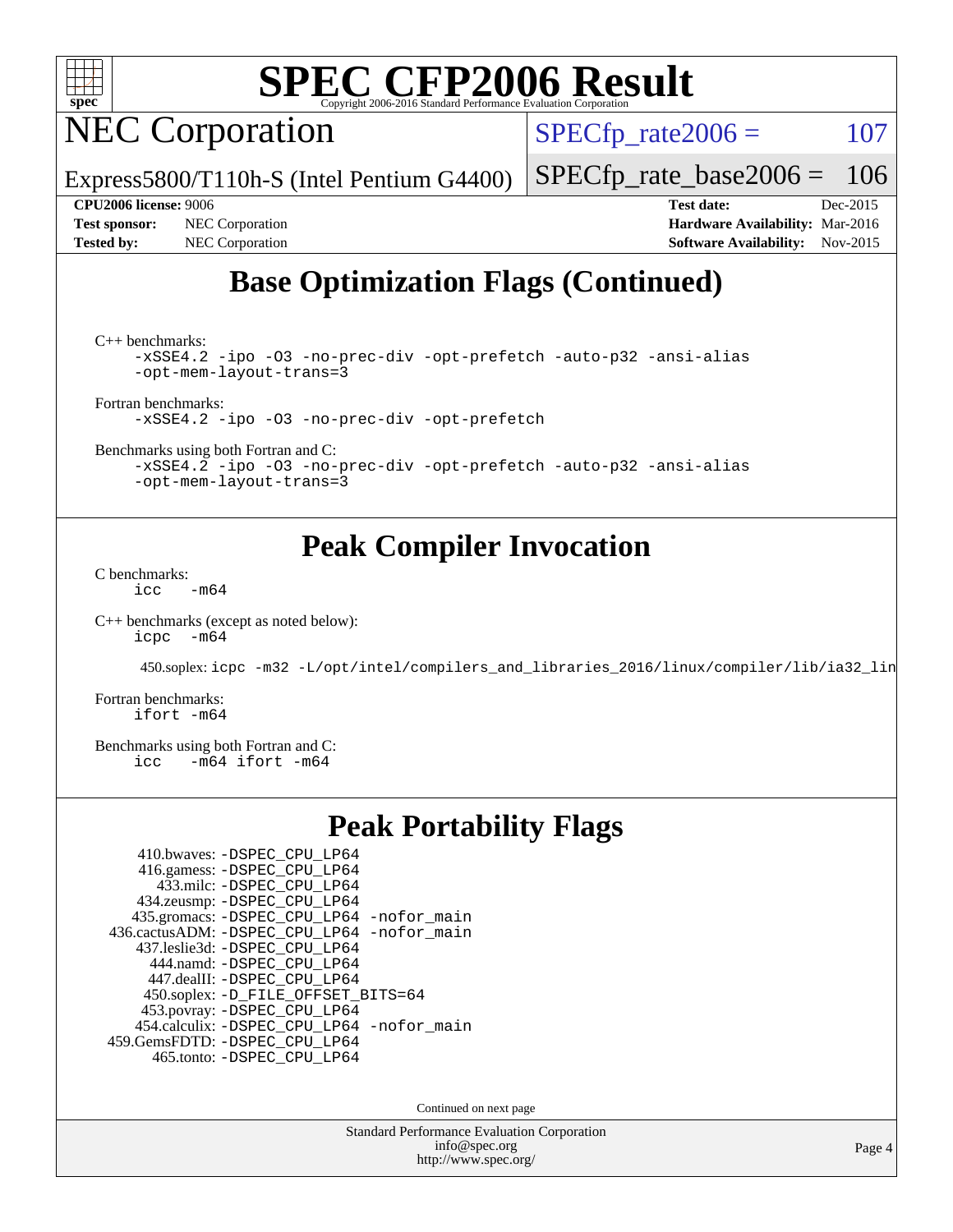

NEC Corporation

 $SPECTp_rate2006 = 107$ 

Express5800/T110h-S (Intel Pentium G4400)

[SPECfp\\_rate\\_base2006 =](http://www.spec.org/auto/cpu2006/Docs/result-fields.html#SPECfpratebase2006) 106

**[CPU2006 license:](http://www.spec.org/auto/cpu2006/Docs/result-fields.html#CPU2006license)** 9006 **[Test date:](http://www.spec.org/auto/cpu2006/Docs/result-fields.html#Testdate)** Dec-2015 **[Test sponsor:](http://www.spec.org/auto/cpu2006/Docs/result-fields.html#Testsponsor)** NEC Corporation **NEC Corporation [Hardware Availability:](http://www.spec.org/auto/cpu2006/Docs/result-fields.html#HardwareAvailability)** Mar-2016 **[Tested by:](http://www.spec.org/auto/cpu2006/Docs/result-fields.html#Testedby)** NEC Corporation **[Software Availability:](http://www.spec.org/auto/cpu2006/Docs/result-fields.html#SoftwareAvailability)** Nov-2015

### **[Peak Portability Flags \(Continued\)](http://www.spec.org/auto/cpu2006/Docs/result-fields.html#PeakPortabilityFlags)**

470.lbm: [-DSPEC\\_CPU\\_LP64](http://www.spec.org/cpu2006/results/res2016q1/cpu2006-20160125-38938.flags.html#suite_peakPORTABILITY470_lbm_DSPEC_CPU_LP64)

 481.wrf: [-DSPEC\\_CPU\\_LP64](http://www.spec.org/cpu2006/results/res2016q1/cpu2006-20160125-38938.flags.html#suite_peakPORTABILITY481_wrf_DSPEC_CPU_LP64) [-DSPEC\\_CPU\\_CASE\\_FLAG](http://www.spec.org/cpu2006/results/res2016q1/cpu2006-20160125-38938.flags.html#b481.wrf_peakCPORTABILITY_DSPEC_CPU_CASE_FLAG) [-DSPEC\\_CPU\\_LINUX](http://www.spec.org/cpu2006/results/res2016q1/cpu2006-20160125-38938.flags.html#b481.wrf_peakCPORTABILITY_DSPEC_CPU_LINUX) 482.sphinx3: [-DSPEC\\_CPU\\_LP64](http://www.spec.org/cpu2006/results/res2016q1/cpu2006-20160125-38938.flags.html#suite_peakPORTABILITY482_sphinx3_DSPEC_CPU_LP64)

### **[Peak Optimization Flags](http://www.spec.org/auto/cpu2006/Docs/result-fields.html#PeakOptimizationFlags)**

[C benchmarks](http://www.spec.org/auto/cpu2006/Docs/result-fields.html#Cbenchmarks):

433.milc: basepeak = yes

 $470$ .lbm: basepeak = yes

482.sphinx3: basepeak = yes

#### [C++ benchmarks:](http://www.spec.org/auto/cpu2006/Docs/result-fields.html#CXXbenchmarks)

```
 444.namd: -xSSE4.2(pass 2) -prof-gen:threadsafe(pass 1) -ipo(pass 2)
        -03(pass 2)-no-prec-div-par-num-threads=1(pass 1)
        -opt-mem-layout-trans=3(pass 2) -prof-use(pass 2) -fno-alias
        -auto-ilp32
```
447.dealII: basepeak = yes

```
 450.soplex: -xSSE4.2(pass 2) -prof-gen:threadsafe(pass 1) -ipo(pass 2)
         -O3(pass 2) -no-prec-div(pass 2) -par-num-threads=1(pass 1)
         -opt-mem-layout-trans=3(pass 2) -prof-use(pass 2)
         -opt-malloc-options=3
```

```
 453.povray: -xSSE4.2(pass 2) -prof-gen:threadsafe(pass 1) -ipo(pass 2)
         -03(pass 2)-no-prec-div-par-num-threads=1(pass 1)
         -opt-mem-layout-trans=3(pass 2) -prof-use(pass 2) -unroll4
         -ansi-alias
```
[Fortran benchmarks](http://www.spec.org/auto/cpu2006/Docs/result-fields.html#Fortranbenchmarks):

```
410.bwaves: basepeak = yes 416.gamess: -xSSE4.2(pass 2) -prof-gen:threadsafe(pass 1) -ipo(pass 2)
             -03(pass 2)-no-prec-div-par-num-threads=1(pass 1)
             -prof-use(pass 2) -unroll2 -inline-level=0 -scalar-rep-
    434.zeusmp: basepeak = yes
    437.leslie3d: basepeak = yes
 459.GemsFDTD: basepeak = yes
```
Continued on next page

Standard Performance Evaluation Corporation [info@spec.org](mailto:info@spec.org) <http://www.spec.org/>